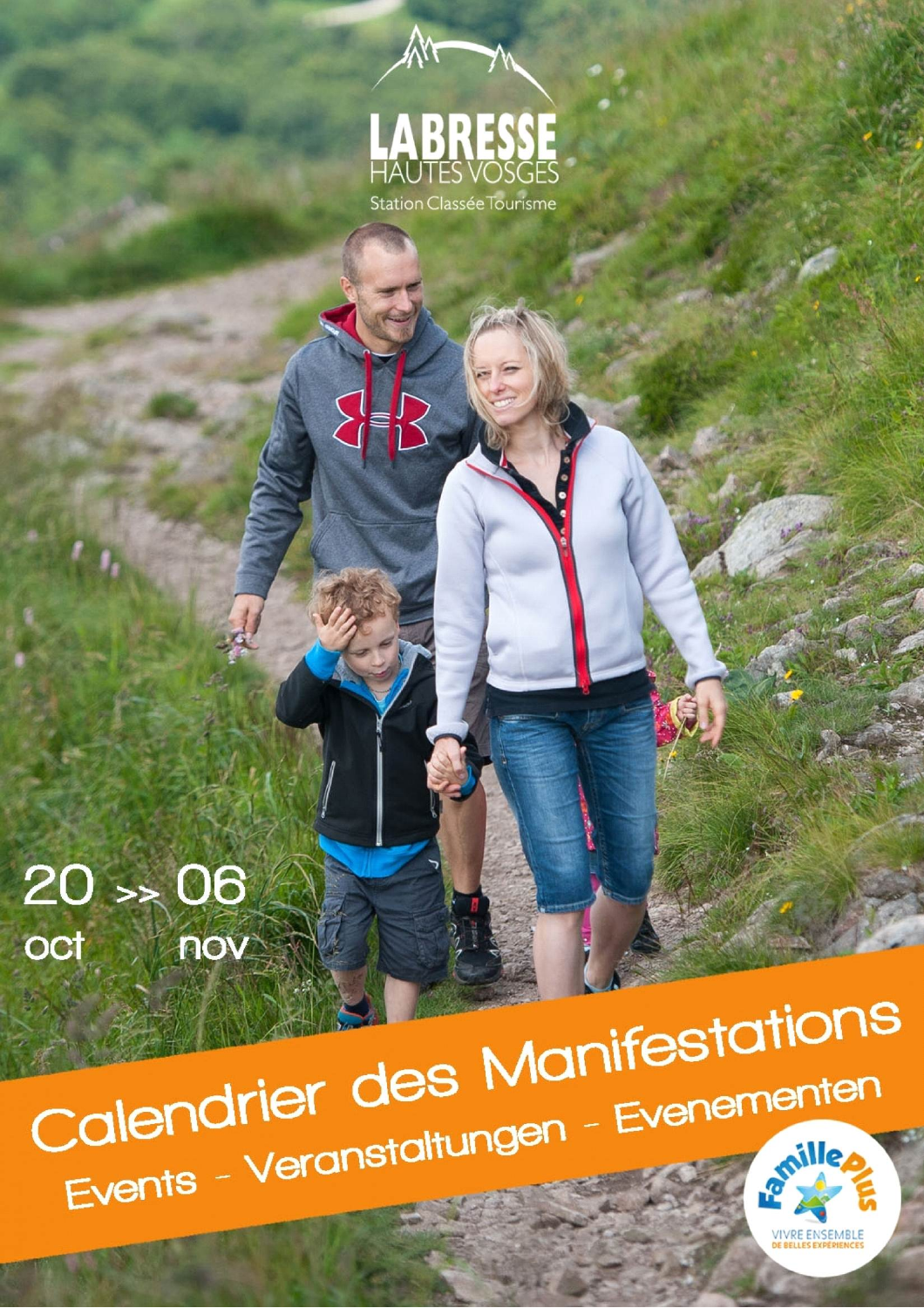## Events OCTOBER/NOVEMBER 2016

| Date                                |                                                                                                                                                                                                                                                                                                                                                                                                                                                                         | City                                                                         | Opening                                                                                                                                                                      | Contact                                                                                                                                    |
|-------------------------------------|-------------------------------------------------------------------------------------------------------------------------------------------------------------------------------------------------------------------------------------------------------------------------------------------------------------------------------------------------------------------------------------------------------------------------------------------------------------------------|------------------------------------------------------------------------------|------------------------------------------------------------------------------------------------------------------------------------------------------------------------------|--------------------------------------------------------------------------------------------------------------------------------------------|
| From<br>17/09/2016 To<br>13/11/2016 | <b>EXHIBITION NUNCO</b><br>Exhibition of sculptures by the artist Nunco from Epinal<br>Free                                                                                                                                                                                                                                                                                                                                                                             | 7A Rue de la Clairie<br>Maison de La Bresse<br>88250 LA BRESSE               | Mon. 15h00-18h00<br>Tue.: 15h00-18h00<br>Wed I 5h00-18h00<br>Thu.: I 5h00-18h00<br>Fri.: 15h00-18h00<br>Sat.: 10h30-12h30<br>I5h00-18h00<br>Sun.: 10h30-12h30<br>I5h00-18h00 | Xavier BATTISTELLA<br>MAIRIE DE LA BRESSE - SERVICE<br><b>COMMUNICATION</b><br>03 29 25 40 21<br>culturecom@labresse.fr<br>www.labresse.fr |
| From<br>01/10/2016 To<br>06/11/2016 | EXHIBITION: TRIBUTE TO PAUL<br><b>DIDIERLAURENT</b><br>Paul Didierlaurent was famous as a conductor and<br>playwright in La Bresse. He was also known for his<br>work as a historian.<br>Free                                                                                                                                                                                                                                                                           | 7A Rue de la Clairie<br>Maison de La Bresse<br>88250 LA BRESSE               | Mon. 15h00-18h00<br>Tue.: 15h00-18h00<br>Wed I 5h00-18h00<br>Thu.: I 5h00-18h00<br>Fri.: 15h00-18h00<br>Sat.: 10h30-12h30<br>I5h00-18h00<br>Sun.: 10h30-12h30<br>I5h00-18h00 | MAISON DES LOISIRS ET DE LA CULTURE<br>(MLC)<br>03 29 25 60 09<br>mlclabresse@wanadoo.fr<br>www.mlclabresse.com                            |
| 20/10/2016                          | <b>WINTER JOBS FORUM</b><br>Meeting between employers and job seekers<br>Free                                                                                                                                                                                                                                                                                                                                                                                           | Rampe de l'hôtel de ville<br>Salle des Fêtes<br>88250 LA BRESSE              | I 5h00-18h00                                                                                                                                                                 | <b>MAIRIE - SERVICE POPULATION</b><br>03 29 25 40 21<br>info@labresse.fr<br>www.labresse.fr                                                |
| From<br>20/10/2016 To<br>27/10/2016 | <b>TALES AND LEGEND OF MINE</b><br>Tales in French. For children from 5 years old.<br>Registrations: +33 (0) 3 29 25 03 33                                                                                                                                                                                                                                                                                                                                              | 47 Rue de la Gare<br><b>88160 LE THILLOT</b>                                 | Thu.: 20h30                                                                                                                                                                  | LES HAUTES MYNES DE CUIVRE<br>03 29 25 03 33<br>ecrire@hautesmynes.com<br>www.hautesmynes.com                                              |
| From<br>20/10/2016 To<br>27/10/2016 | <b>VISIT OF A WOOD TURNER WORKSHOP</b><br>To share with the whole family their passion for wood<br>and more specifically for the filming of Art on wood. A<br>beautiful and impressive discovery recommended for<br>families with children aged ideally 4 (accessible to<br>strollers ). From monday to friday at 5.30 pm (excluding<br>every bankholidays and wednesdays during summer).<br>Reservations at +33(0)6.63.61.81.92. Free under 10<br>years in the family. | 20 Rue du Hohneck<br>88250 LA BRESSE                                         | Thu.: I 5h00-16h00                                                                                                                                                           | <b>Gilles GALMICHE</b><br>ATELIER DE LA TOURNERIE<br>06 26 76 00 80<br>gilles.galmiche88@orange.fr<br>www.atelier-de-la-tournerie.fr       |
| 21/10/2016                          | <b>CONFERENCE ABOUT LYME DISEASE</b><br>Conference in French about Lyme disease. By Doctor<br>Christian PERRONNE, specialist. To book your places:<br>Mariela ASTIER (Tel.: +33 (0) 3 6 11 57 76 44) or<br>Valérie CB (Tel.: +33 (0) 6 76 81 66 80)                                                                                                                                                                                                                     | Rampe de l'Hôtel de ville<br>Salle des Fêtes de La Bresse<br>88250 LA BRESSE | 20h00                                                                                                                                                                        | <b>AUBERGE DE LA RETELERE</b><br>03 29 25 52 10<br>aubergedelaretelere@aliceadsl.fr<br>www.retelere.fr                                     |
| From<br>21/10/2016 To<br>23/10/2016 | XIX ROUTES DES VOSGES - LES VIEUX<br><b>COMPTEURS</b><br>Rally of old cars. Detailed program on<br>www.routesdesvosges.fr<br>Free                                                                                                                                                                                                                                                                                                                                       | 2A Rue des Proyes<br>Halle patinoire<br>88250 LA BRESSE                      | Fri.: 16h30-18h00<br>Sat.: 08h30-18h30<br>Sun.: 08h00-11h30                                                                                                                  | Michel THOMAS<br>LES VIEUX COMPTEURS<br>routesdesvosges@orange.fr<br>www.routesdesvosges.fr                                                |
| 22/10/2016                          | <b>SALE OF SKIS</b><br>Sale of used skis<br>Free                                                                                                                                                                                                                                                                                                                                                                                                                        | Collège Saint Laurent<br>88250 LA BRESSE                                     | I4h00-17h00                                                                                                                                                                  | Pascal PERRIN<br><b>ASSOCIATION FAMILIALE</b><br>03 29 25 47 94<br>$infos@af-labresse.net$<br>af-labresse.net                              |
| 23/10/2016                          | <b>SCULPTURE COURSE</b><br>A workshop for amateur artists with Nunco, artist<br>from Epinal. For beginners from 12 years. Only on<br>registration.<br>Free                                                                                                                                                                                                                                                                                                              | 7A Rue de la Clairie<br>Maison de La Bresse<br>88250 LA BRESSE               |                                                                                                                                                                              | Xavier BATTISTELLA<br>MAIRIE DE LA BRESSE - SERVICE<br><b>COMMUNICATION</b><br>03 29 25 40 21<br>culturecom@labresse.fr<br>www.labresse.fr |
| From<br>24/10/2016 To<br>28/10/2016 | <b>FACTORY VISIT BY TISSUS GISELE</b><br>Visit the textile factory and its boutique. On<br>registration only<br>Free                                                                                                                                                                                                                                                                                                                                                    | 8 Chemin des Ecorces<br>88250 LA BRESSE                                      | Mon. 14h00<br>Tue.: 14h00<br>Wed 14h00<br>Thu.: 14h00<br>Fri.: 14h00                                                                                                         | <b>VOSGES TERRE TEXTILE</b><br>03 29 69 61 10<br>resa@vosgesterretextile.fr<br>www.vosgesterretextile.fr                                   |
| From<br>24/10/2016 To<br>28/10/2016 | <b>SCULPTURE COURSE</b><br>A workshop for amateur artists with Nunco, artist<br>from Epinal. Only on registration. Program: the<br>complete realization of a sculpture: modeling, molding,<br>decoration                                                                                                                                                                                                                                                                | 7A Rue de la Clairie<br>Maison de La Bresse<br>88250 LA BRESSE               |                                                                                                                                                                              | Xavier BATTISTELLA<br>MAIRIE DE LA BRESSE - SERVICE<br><b>COMMUNICATION</b><br>03 29 25 40 21<br>culturecom@labresse.fr<br>www.labresse.fr |



## **Office de Tourisme de La Bresse - www.labresse.net - tourisme@labresse.fr - +33(0)29 25 41 29**

Crédit photo : M. LAURENT - IPNS - Ne pas jeter sur la voie publique - Programme arrêté en date 15 octobre 2016 Liste des manifestations/activités sur la commune de La Bresse, sous réserve de modifications de la part des organisateurs ne pouvant entraîner la responsabilité de l'Office de tourisme. Certaines manifestations gratuites peuvent proposer des prestations ou services payants ; se renseigner auprès des organisateurs. Sous réserve d'erreurs d'impression et de composition. \* L'abus d'alcool est dangereux pour la santé, à consommer avec modération.